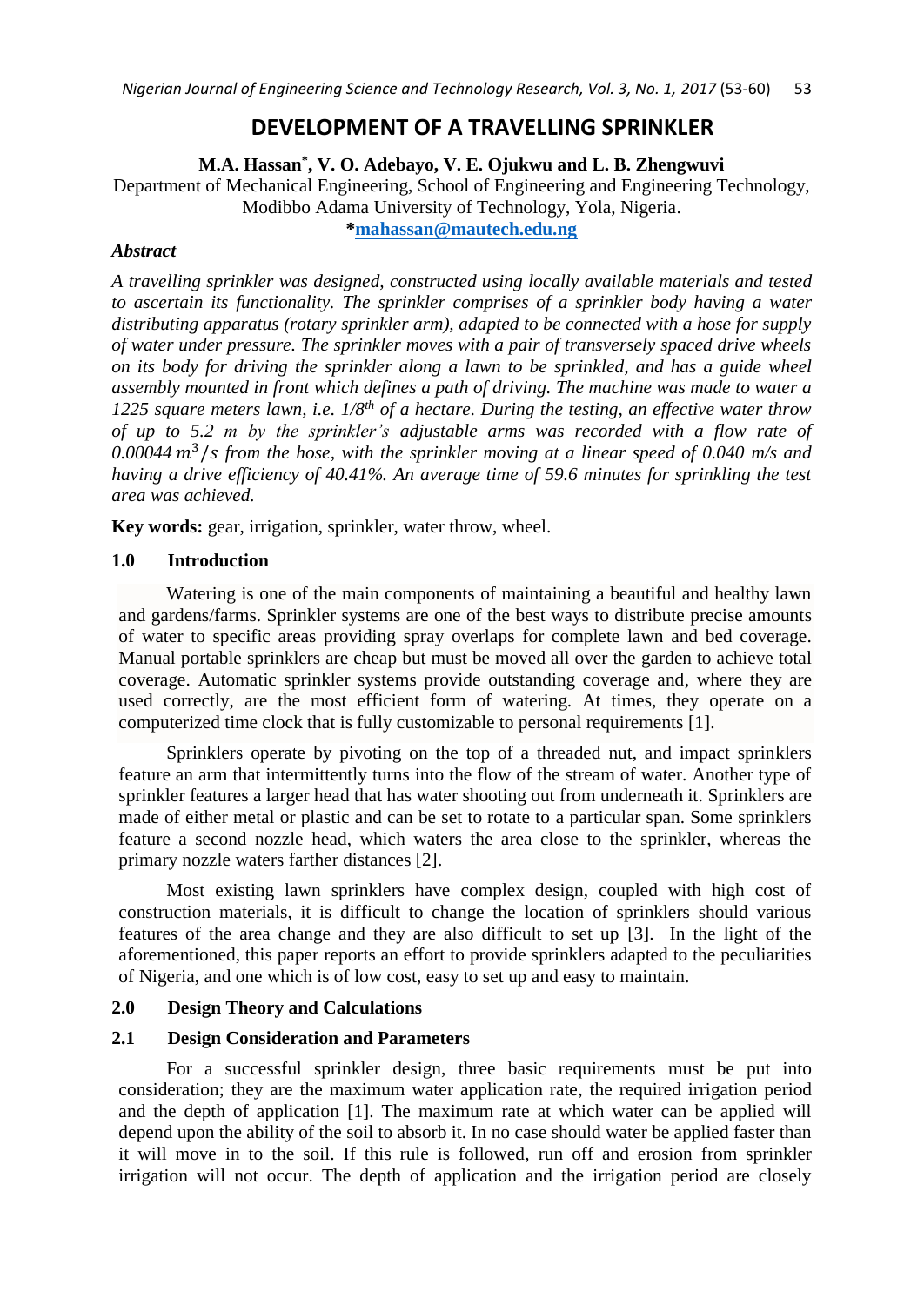related. The irrigation period is the time required to cover the field with one application of water. The depth of application will depend on the amount of water that can be stored in the root zone of the soil and the efficiency of application.

For sprinklers, the water application efficiency is usually assumed to be about 70 per cent at the design stage that is to say only 0.7 parts of the supplied water is available to the plants, the remainder being lost to evaporation and other distribution losses [4].

In estimating the required depth of application, a common criterion for beginning irrigation is when the moisture level of the field reaches 55 per cent of the available moisture capacity. Thus, the effective depth of application is equal to 45 per cent of the available moisture [4]. The required period of irrigation is set so that the entire field will be completely covered before the finishing end of the field reaches the wilting point.

Another important consideration in the design of sprinkling systems is the water pressure. In this connection, the available pressure as well as the pressure losses that can be expected from friction and other sinks is considered [5]. In considering friction losses, factors like pipe diameter, pipe length, number and type of fittings used are vitally important

#### **2.2 Description of the Machine**

The designed machine has a body made up of metal plates, and consists of four major assembly parts; the sprinkler arm assembly, which has a T-shape, the worm and a worm wheel (spur gear), the hose connection; which supplies water to the sprinkler, and then the wheel which propels the sprinkler forward.

The sprinkler arms are connected to a worm gear inside the sprinkler body. The spinning arms rotate the worm, which engages the worm wheel (spur gear). This way, the rotational force of the worm gets transmitted to the drive axle that turns the sprinkler's rear wheels, thus effecting the translatory motion of the sprinkler.

A water tap running at high pressure will be ideal for good performance and effective sprinkling. In the absence of a water supply grid, a pump capable of pumping water with a pressure of about 0.3792 to 0.6894  $N/mm^2$  will be needed to pump water to the sprinkler. The water accelerates as it moves through the pipe towards the nozzles, this water produces a force. As the water produces this force, an equal and opposite force is produced in the sprinkler arm. A force acts on the sprinkler opposite to the flow of motion of the water. The two arms are bent at the end so that the force pushes on each arm at an angle generating a [torque.](http://home.howstuffworks.com/fpte.htm) This torque on the sprinkler arm causes it to spin. The sprinkler arms are connected to a worm inside the sprinkler body, the spinning arms then rotate the [worm,](http://home.howstuffworks.com/gear.htm) which engages a worm wheel (spur gear) thus converting the rotational force of the worm to the drive axle that turns the sprinkler's rear wheels.

### **2.3 Design Analysis and Calculation of the Machine Components**

In designing components that constitute the machine, the conditions (which include forces acting on various parts of the machine, stress induced and environmental factors) under which the components will operate during their service life were considered. The equations used for designing the various components of the sprinkler are presented in table 1.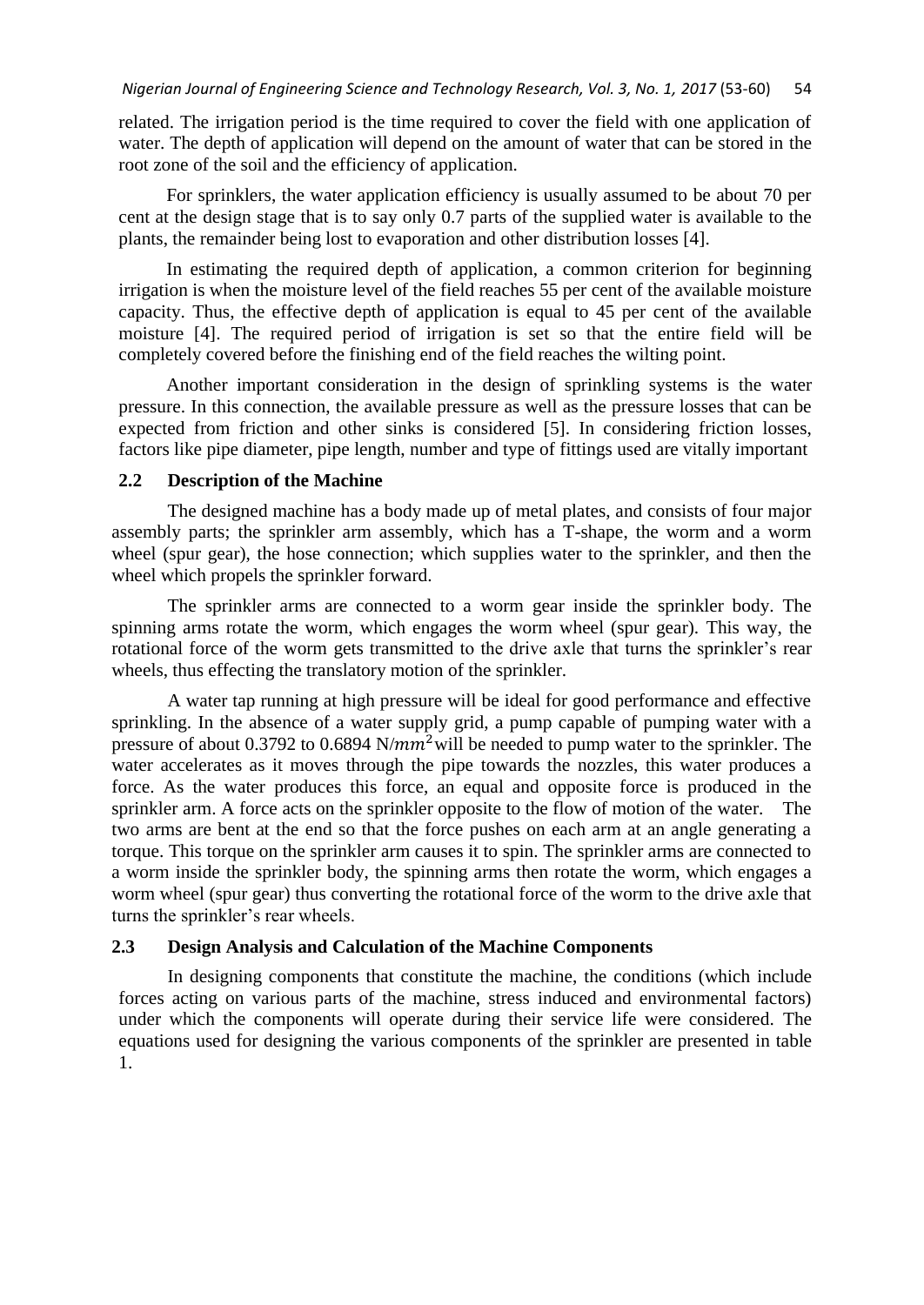| S/No.          | Parameter                  | Tuble 1. Design Calculation and I official<br>Equation               | Remarks                                                      | Source |
|----------------|----------------------------|----------------------------------------------------------------------|--------------------------------------------------------------|--------|
| $\mathbf{1}$   | Torsional                  | T<br>$C.\theta$                                                      | τ-torsional shear stress                                     | [6]    |
|                | shear stress               | $\frac{\overline{\tau}}{r} = \frac{T}{J} = \frac{C \cdot \theta}{l}$ | T-torque                                                     |        |
|                |                            |                                                                      | J- Polar moment of Inertia                                   |        |
|                |                            |                                                                      | C-modulus of rigidity                                        |        |
|                |                            |                                                                      | $\Theta$ - angle of twist                                    |        |
|                |                            |                                                                      | 1- length of shaft                                           |        |
| $\overline{2}$ | Polar Moment<br>of Inertia | $J = \frac{\pi}{32} (d_o^4 - d_i^4)$                                 | $d_o$ -outer diameter of hollow<br>shaft                     | [6]    |
|                |                            |                                                                      | $d_i$ - inner diameter of hollow<br>shaft                    |        |
| 3              | Head loss due              |                                                                      | $f$ -coefficient of friction                                 | $[7]$  |
|                | to friction                | $h_f = \frac{4fLV^2}{2Dg}$                                           | $L$ - length of pipe                                         |        |
|                |                            |                                                                      | D- pipe diameter                                             |        |
|                |                            |                                                                      | V-flow velocity                                              |        |
|                |                            |                                                                      | $g$ -acceleration due to gravity                             |        |
| 4              | Pipe head loss             |                                                                      | V-flow velocity                                              | $[7]$  |
|                | at entrance                | $h_i = 0.5 \frac{V^2}{2g}$                                           | $g$ -acceleration due to gravity                             |        |
| 5              | pipe fittings<br>head loss | $h_{fittings} = k.\frac{V^2}{2a}$                                    | $g$ -acceleration due to gravity<br>K-resistance coefficient | $[7]$  |
| 6              | Power                      | $P_{o} = T \omega_{arm}$                                             | $\omega_{arm}$ – angular velocity of                         | [6]    |
|                | transmitted by             |                                                                      | the sprinkler arm                                            |        |
|                | Sprinkler arm              |                                                                      | T-torque                                                     |        |
| 7              | Pitch circle               | $D_w = \frac{(x)^{0.875}}{1.416} = 3P_c$                             | x-center distance between                                    | [6]    |
|                | diameter of                |                                                                      | shafts                                                       |        |
|                | the worm                   |                                                                      | $P_c$ - the axial or circular pitch                          |        |
|                | gear                       |                                                                      |                                                              |        |
| 8              | Pitch circle               | $D_G = m.T_G$                                                        | m-module                                                     | [6]    |
|                | diameter of                |                                                                      | $T_G$ - number of worm gear                                  |        |
|                | the worm                   |                                                                      | teeth                                                        |        |
|                | gear in terms<br>of module |                                                                      |                                                              |        |
| 9              | Efficiency of              |                                                                      | $\Phi$ - Normal pressure angle,                              | [6]    |
|                | worm gearing               | η<br>$\tan \lambda (\cos \Phi - \mu \tan \lambda)$                   | µ-Coefficient of friction, and                               |        |
|                |                            | $\cos \Phi \tan \lambda + \mu$                                       | $\lambda$ - Lead angle                                       |        |
| 10             |                            |                                                                      |                                                              |        |
|                | Equivalent<br>twisting     | $T_e = \sqrt{M^2 + T^2}$                                             | M-bending moment                                             | [6]    |
|                | moment of                  |                                                                      | T-Torque                                                     |        |
|                | rear axle shaft            |                                                                      |                                                              |        |
| 11             | Equivalent                 |                                                                      | M-bending moment                                             | [6]    |
|                | bending                    | $M_e = \frac{1}{2}[M + \sqrt{M^2 + T^2}]$                            | T-Torque                                                     |        |
|                | moment of                  |                                                                      |                                                              |        |
|                | rear axle shaft            |                                                                      |                                                              |        |

Table 1: Design Calculation and Formulae

Using the equations of table 1, the required material properties and other design parameters were obtained as follows: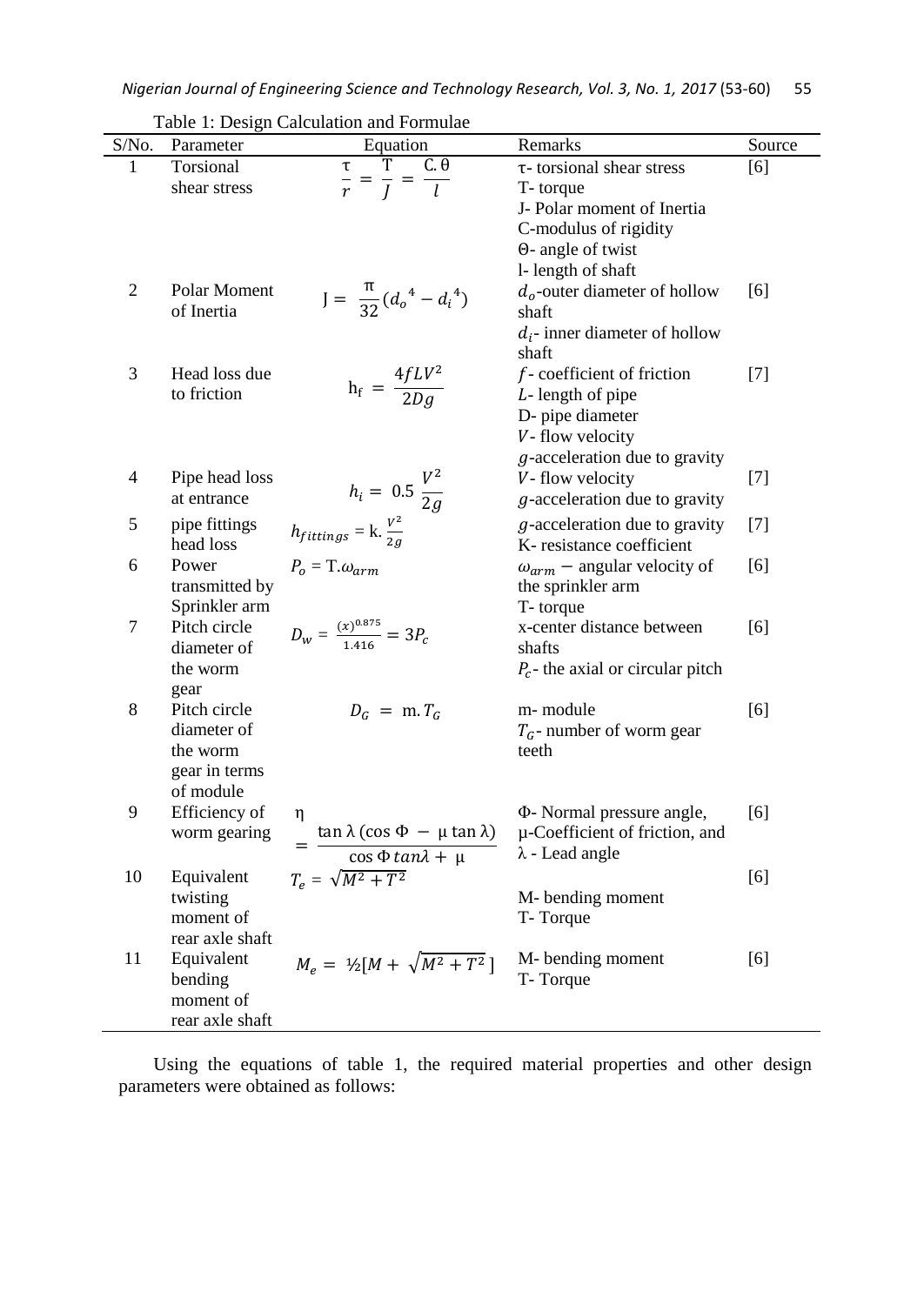#### **2.3.1 Sprinkle Arm Strength**

The torsional shear stress on the sprinkler arm which is a hollow shaft made of steel material and having outer diameter  $(d_o)$  of 12.70mm, inner diameter  $(d_i)$  of 12.30mm and length 330.2mm, angle of twist of 30°, torsional shear  $\tau$  of 164.12 N/mm<sup>2</sup>. Other material parameters obtained include Polar moment of Inertia J of 306.875 mm<sup>4</sup> and torque T of 7931.40 Nmm.

#### **2.3.2 Flow Parameters**

Pump outlet area =  $\frac{\pi}{4}$  $(d_1)^2$  = 1.140 X 10<sup>-3</sup> $m^2$ , Velocity of water at the pump outlet  $(V_1) = 2.877$ m/s, Garden hose diameter = 0.0158m, Area of garden hose  $=\frac{\pi}{4} X (d_2)^2 = 1.961$  $X 10^{-4}$   $m^2$ . Velocity of water in the garden hose ( $V_2$ ) = 16.725m/s and diameter ( $d_3$ ) of the sprinkler arms=0.0127m.

#### **2.3.3 Losses in Pipes**

Pipe resistance coefficient  $K_{pipe} = \frac{f.L}{R}$  $\frac{f.L}{D_{garden\,hose}} = \frac{0.0033\,X\,60.96}{0.0158}$  $\frac{0.0158}{0.0158} = 12.732$ 

Fittings resistance coefficient  $K_{fittings}$  was obtained as 3.63

The total resistance coefficient  $K = K_{fittings} + K_{pipe} = 16.362$ 

Head loss due to friction within the system, given by  $h_f = \frac{4fLV^2}{RX^2}$  $\frac{4fLV^2}{D X 2g} = \frac{16.362 X(16.725)^2}{2 X 9.81}$  $\frac{22 \lambda (10.725)}{2 \lambda 9.81} = 233.275$ m.

Head loss due to pipe entrance  $h_{entrance\ of\ the\ pipe}$  = 7.128

Head total  $H_{Total} = h_f + h_{entrance of the pipe} = 240.403 m$ 

Power generated by the fluid  $P_0 = Q$ .  $\rho$ . g.  $H_{total}$ 

 $P_0$  = 3.2807 X 10<sup>-3</sup> X1000X9.81 X 240.403

$$
P_o = 7737.05W
$$

Using  $P_0$ , the sprinkler arm angular velocity was calculated as  $\omega_{sprinkler\ arm}$  = 235.04  $rad/s$ , the diameter of the worm  $D_W$  was obtained to be 16.0712 mm.

### **2.3.4 Design of Worm Gear**

The worm gear is a single threaded worm gear, having a lead angle  $(\lambda)$  of 16°. Using the specifications and the relation  $\lambda = \left(\frac{N_G}{N}\right)$  $\frac{N_G}{N_W}$ )<sup>1</sup>/<sub>3</sub>, the required  $N_G$  was found as 53rpm giving a velocity ratio of 42. Also, using the velocity ratio, the required number of teeth for a single threaded worm gear was determined as  $T<sub>G</sub> = 42$ . The diameter of worm gear  $D<sub>G</sub>$  was calculated to be 84.13mm and the centre distance between the mating gears C was obtained as 50.10mm.

#### **2.3.5 Design of Axle Shaft**

The rear axle shaft is mild steel having allowable shear stress (τ) of 115 N/mm<sup>2</sup>, allowable tensile stress (o) of 155  $N/mm^2$ , twisting moment of 19512.93N/mm. The twisting moment and bending moment where gotten using a test diameter of 9.525 mm. Therefore, the equivalent twisting moment  $T_e = 23530.35$  N/mm Using these values, the required diameter of rear axle shaft was found to bed = 10.64mm.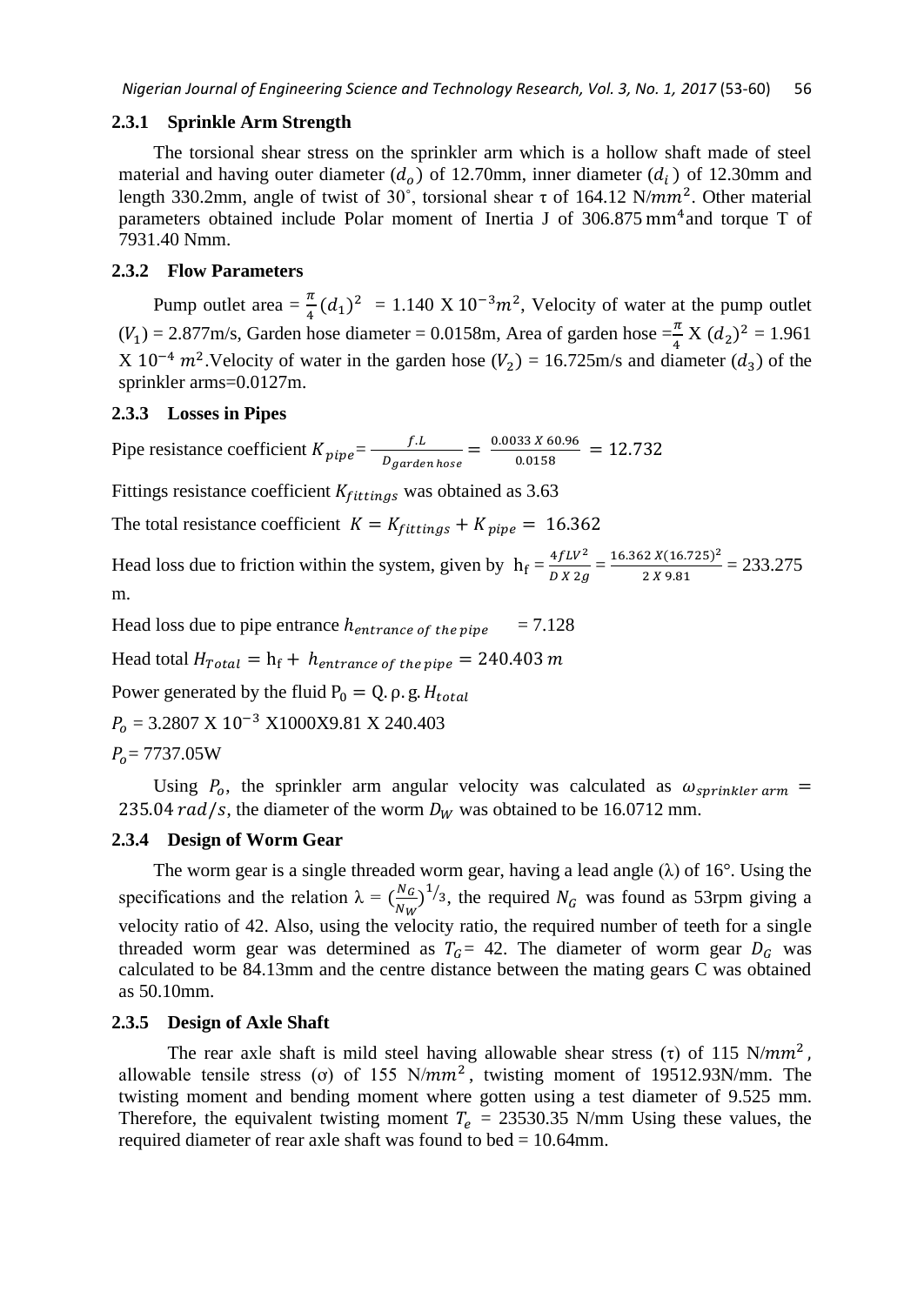#### **3.0 Construction and Testing**

This section involves all processes taken to fabricate various components of the machine before it was assembled.

#### **3.1 Construction**

Due to its light weight and local availability aluminium was sand cast into cylindrical ingots for use as gear blanks in the manufacture of gears. A mould was created by placing the mixture of sand, clay and water on a plastic pattern. The plastic pattern was then removed to create a cavity that corresponds to the shape of the plastic pattern. Molten aluminium was then poured to take the form of the cavity. The gear blank was first bored and turned to the correct outside diameter with the aid of a lathe machine, and then it was mounted on an arbor (on a milling machine) which is placed between the centres of the dividing head. An arbor having a taper shank which fits the dividing head spindle was used for the gear work. The blank for the worm was first bored and turned to the correct outside diameter with the aid of the lathe machine. The pitch on the worm wheel (spur gear) was measured with the aid of a pitch gauge. Then the same pitch was selected on the lathe to cut the thread of the worm. It is a right-handed thread.

The sprinkler frame was made from sheets of metals marked, cut and welded together to give the desired shape. The sprinkler frame has two main parts. The gear box; which houses the gears and also carries the two rear wheels and then an attachment to the gear box, which carries the front wheel.

The gear box has two parts, the main housing and a cover for the housing. The main housing was formed from a metal sheet of 290 mm X 350 mm, and the cover for the housing from a sheet metal of 290 mm X 250 mm.

The total cost of manufacturing the sprinkler in Nigerian currency NGN is 21,850. Appendix I details the cost. The various parts of the sprinkler were assembled as shown in Appendix II.

### **3.2 Results and Discussion**

The sprinkler was tested on a 1225 square metres field. It was used for watering the test area three times during which the time t taken to complete the watering, effective water throw and total distance covered  $s_{total}$ , and the speed  $\frac{S_{total}}{T}$ (m/s) were recorded as detailed in table 1 below: The table shows that the sprinkler has an average effective water throw of 5.20 metres which covers a total distance of 145 metres in 59.6 minutes.

| Test    | <b>Total Time</b> | Total distance | Effective water | Speed $(m/s)$ |
|---------|-------------------|----------------|-----------------|---------------|
|         | (minutes)         | (metres)       | throw (metres)  |               |
|         | ნე                | 145            | 5.4             | 0.038         |
|         | 57                | 145            | 5.0             | 0.042         |
|         | 59                | 145            | 5.2             | 0.04          |
| Average | 59.6              |                |                 | 0.04          |

### **4.0 Conclusion**

The travelling sprinkler was constructed and tested. It was found to be capable of watering fields effectively. It was fabricated using locally available materials. The materials were aluminium blanks, plastic, flexible tubings and metal sheets. The developed sprinkler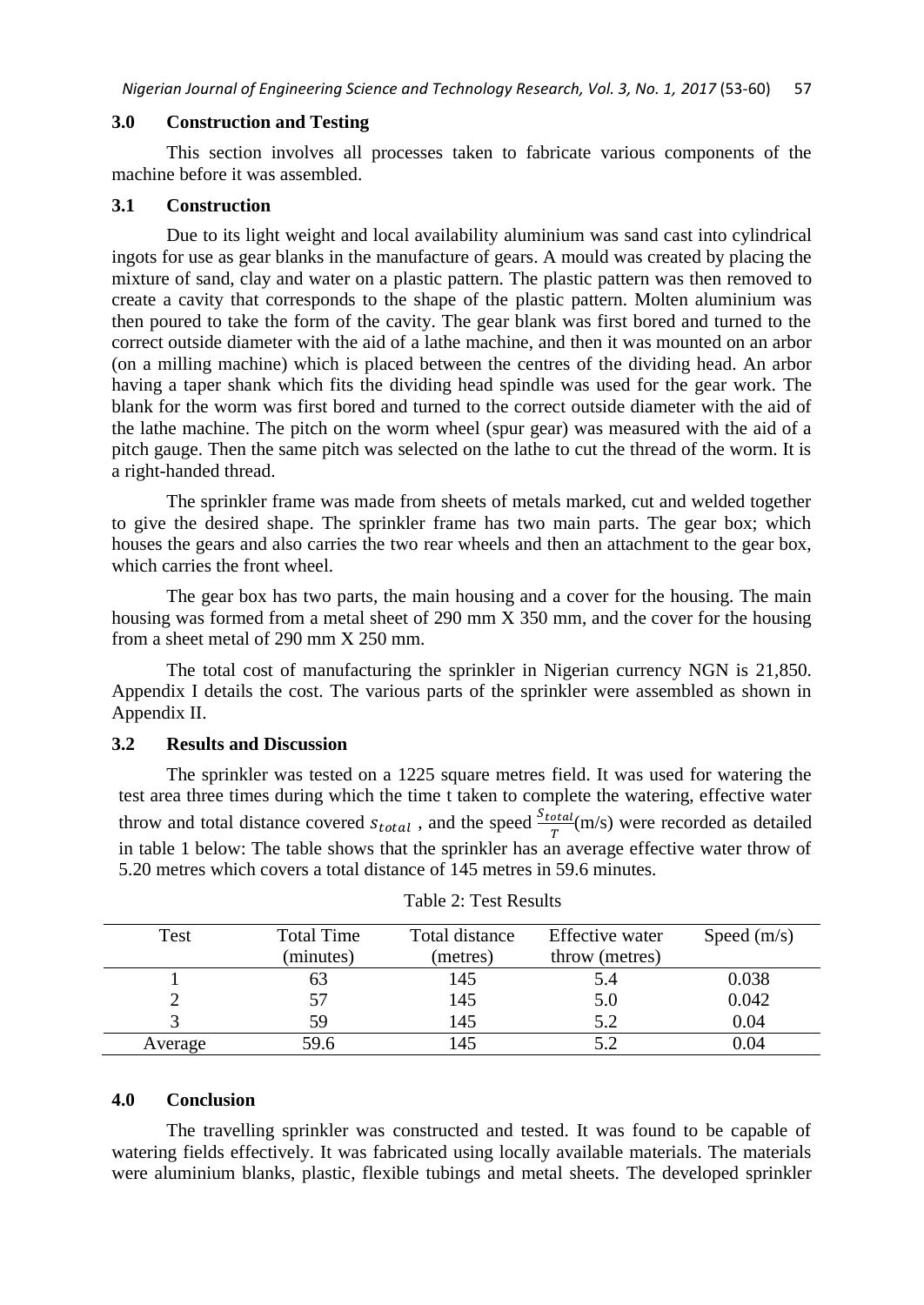has an effective water throw of up to 5.2m from the sprinkler's adjustable arms and a flow rate of 0.00044 $m^3$ /s from the hose. The sprinkler moves at a linear speed of 0.040m/s and has a drive efficiency of 40.41%. It is capable of watering an area of  $1225 \text{ m}^2$  in an average time of 59.6 minutes. The sprinkler could be used in gardens, lawns and farms. We recommend the use of indigenous sprinkler to industrialist, farmers and individuals in place of the imported ones which are expensive and difficult to assess parts for maintenance.

## **5.0 Acknowledgement**

The authors wish to acknowledge the efforts of the Technologists at Centre for Equipment Maintenance and Industrial Training, Yola for their contributions to the success of the work at the construction stage. We also acknowledge the contributions of the Management of the Modibbo Adama University of Technology Yola for providing the authors with all the facility used in carrying this work out.

# **References**

- 1. Howard, N. and Robbins, J.A. (2009). *Equipment Selection and Sizing for Sprinkler and Drip Irrigation.* University of Idaho.
- 2. Tyson, J. (2013). History of Lawn Sprinklers. Retrieved on 4/4/2013 from *[http://www.ehow.com.](http://www.ehow.com/about_5164671_history-lawn-sprinkler.html)*
- 3. Adebayo, V. O. (2014). Design, Construction and Testing of a Travelling Lawn Sprinkler. B. Eng Project, Department of Mechanical Engineering, Modibbo Adama University of Technology, Yola, Nigeria.
- 4. Glen, O. S and Frevert, R. K. (1985). Elementary Soil and Water Engineering *3 rd Ed.* John Wiley and sons, Singapore.
- 5. Kith, B .E. (1981). Modern Plumbing*.* The Goodheart-Willcox Company, Inc., Illinois, US.
- 6. Khurmi, R.S and Gupta, J. K (2010). *A Textbook of Machine Design.* Eurasia Publishing House (P) Ltd, Ram Nagar, New Delhi.
- 7. Rajput, R.K. (2008*). A Textbook of Fluid Mechanics and Hydraulic Machines in SI Units.* S. Chand and company Ltd., Nagar, New Delhi.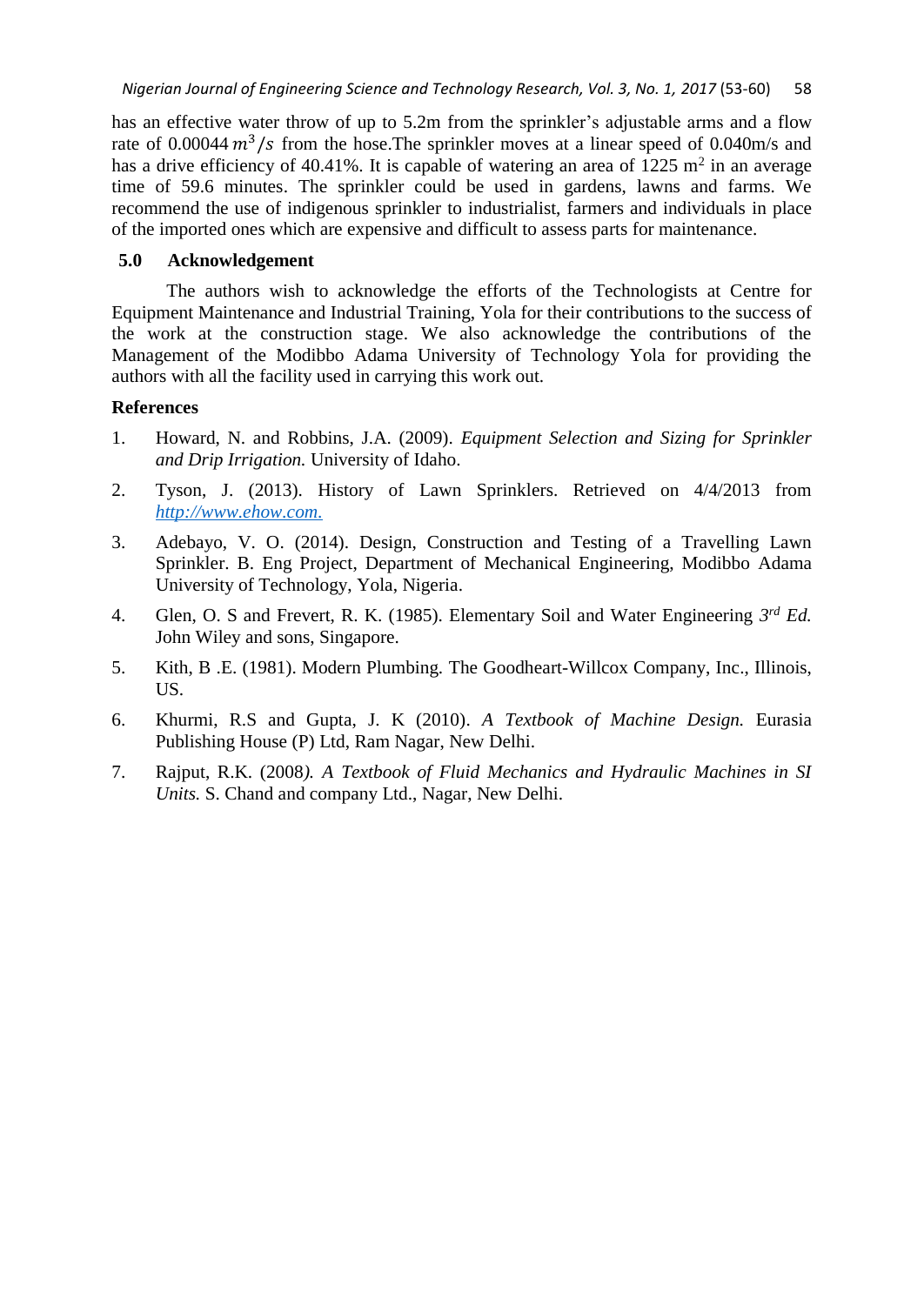| S/No.          | Component       | Material           | Quantity       | Cost per unit<br>(NGN) | Sub-total<br>cost(NGN) |
|----------------|-----------------|--------------------|----------------|------------------------|------------------------|
|                | Worm            | Aluminium          |                | 1,000                  | 1,000                  |
| $\overline{2}$ | <b>Bushing</b>  | Cast iron          |                | 650                    | 1,300                  |
| 3              | Worm gear       | Aluminium          |                | 1.000                  | 1.000                  |
| 4              | Shaft           | Aluminium          |                | 150                    | 150                    |
| 5              | Hose            | plastic            | $\overline{2}$ | 50                     | 100                    |
| 6              | Sprinkler arm   | High Tensile steel | 2              | 250                    | 5,00                   |
| 7              | T-joint         | Plastic            |                | 100                    | 100                    |
| 8              | Sprinkler frame | Metal sheet        |                | 2,500                  | 2,500                  |
| 9              | Wheels          | Plastic            | 3              | 533.33                 | 1600                   |
| 5              | Bearing         | Cast iron          |                | 100                    | 100                    |
| 11             | Labour          |                    |                | 9,500                  | 9,500                  |
| 12             | Overhead cost   |                    |                | 4,000                  | 4,000                  |
| Total          |                 |                    |                |                        | 21,850                 |

Appendix I: Cost Estimate